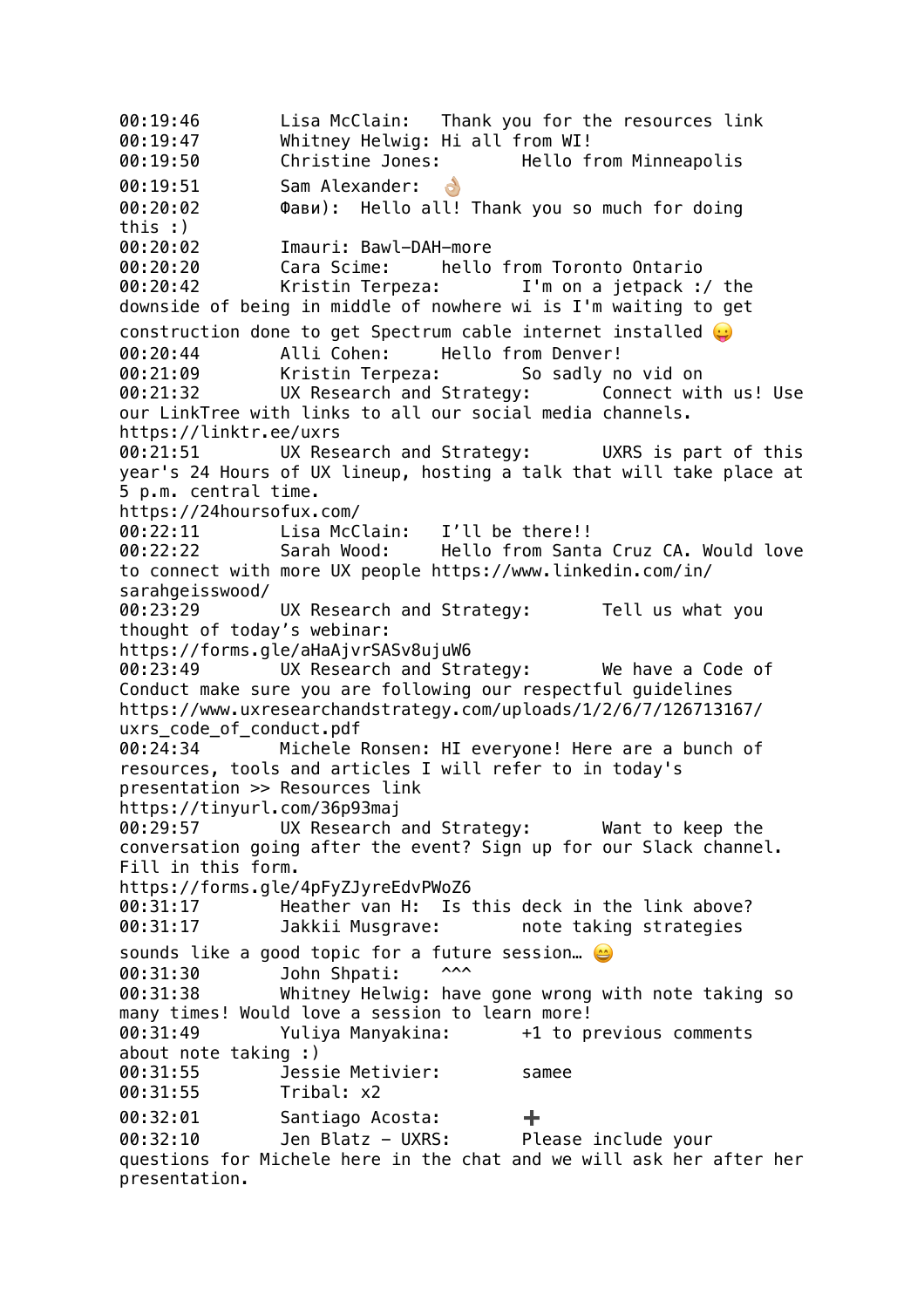00:32:12 Allison Grindle (she/her): Will you post the link again? I joined after it was sent. 00:32:51 Jen Blatz - UXRS: https://tinyurl.com/36p93maj 00:33:53 Marcella S.: Will the slides be shared? 00:34:01 UX Research and Strategy: https:// www.easybydesign.com/timestamped-notes-template 00:34:43 Santiago Acosta: ^^ nice tool 00:34:53 Bobby Bishop: Thanks Anthony 00:35:10 Cherri Pitts: can you repost for the late joiners? 00:35:29 Lauren West: Thank you! Will this be recorded so it is viewable again? 00:35:41 UX Research and Strategy: Michele's resources from this session - https://tinyurl.com/36p93maj 00:35:45 Ziyun Tie: question: how to collaborate with other stakeholders to do synthesis/analysis asychronously 00:35:58 Ziyun Tie: other stakeholders or other UXRs\* 00:36:19 Heather van H: @jen - I have the resources doc open, I didn't see this deck. I feel like this would be an incredible tool, so I don't have to try to take notes now :) 00:36:27 Jen Blatz - UXRS: Want to keep the conversation going after the event? Sign up for our Slack channel. Fill in this form. https://forms.gle/4pFyZJyreEdvPWoZ6 00:37:20 UX Research and Strategy: This session will be recorded and posted on our Youtube channel after the event https://www.youtube.com/channel/UCbhHzt5UfetbARUebUaJgvQ? view\_as=subscriber 00:37:31 UX Research and Strategy: Make sure to subscribe so you get notifications of when we have a new recording up! 00:37:31 Lauren West: Thank you! 00:37:53 Santiago Acosta: How many frameworks would you choose per topic? 00:38:28 Kristin Terpeza: Post it cat 00:39:19 Jakkii Musgrave: I still love post-its, sorry environment 00:39:29 Whitney Helwig: ^same... 00:39:41 UX Research and Strategy: Check out the UXRS website for information about past events, upcoming events, and more! https://www.uxresearchandstrategy.com/ 00:39:42 Lauren West: Same - Too much screen fatigue sometimes always relying on digital 00:40:22 Bobby Bishop: pucks chuck knucks 00:40:29 Lauren West: but in other instances I like using FigJam 00:40:40 Rebekah Gordon (she/her): yes, i love FigJam! 00:41:22 Lauren West: **Great Tool** 00:41:25 Stephen Frost - San Diego: The theme here is multi-dimensional representation--seeing patterns across many axes. 00:41:30 Kimberly Selway: LOVE the rainbow spreadsheet<br>00:41:40 .: Notion does it for me 00:41:40 .: Notion does it for me 00:42:00 UX Research and Strategy: Analyzing Data: https://www.youtube.com/watch?v=uk7PpEGoCJM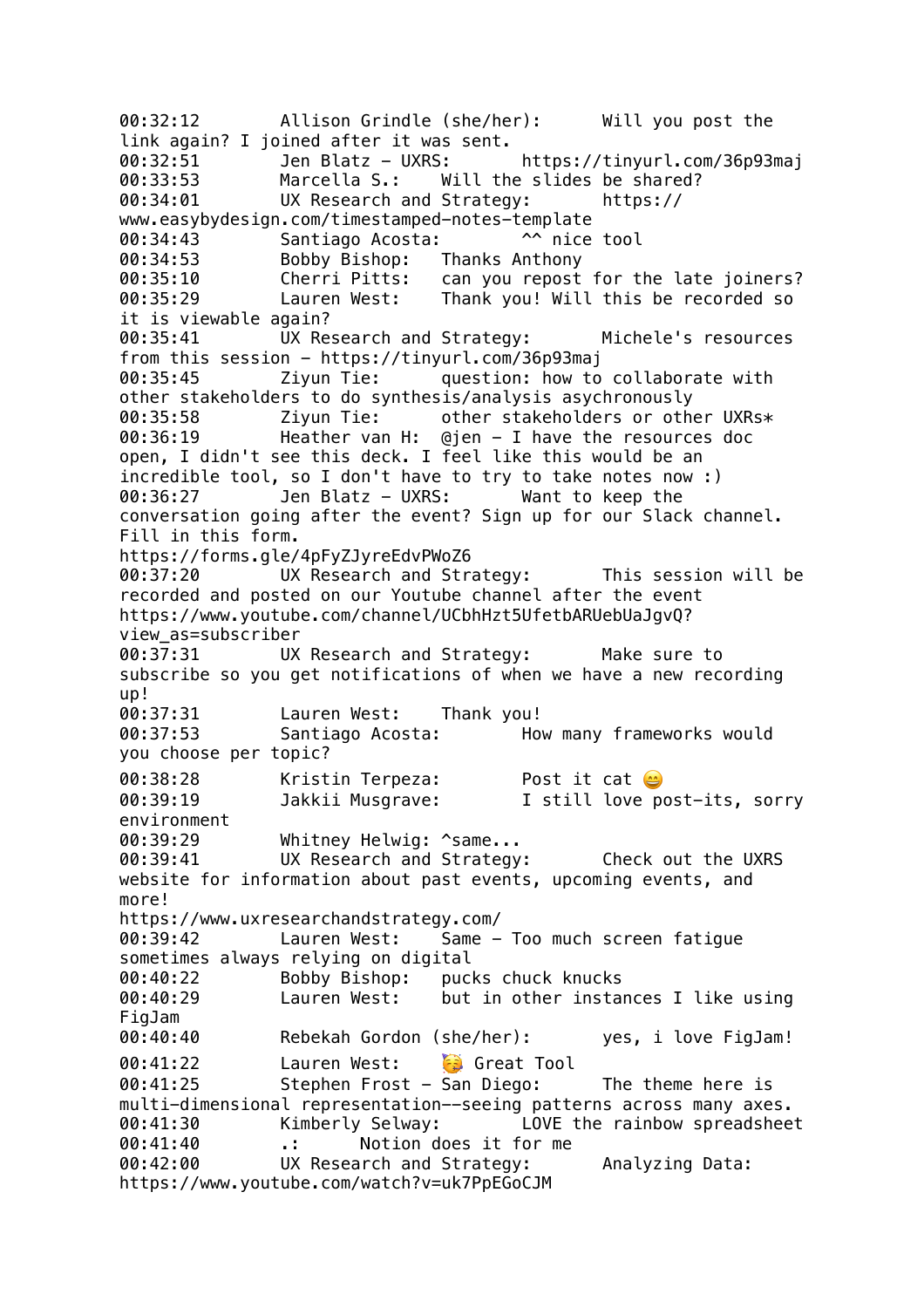00:42:07 Lauren West: I haven't looked into Notion yet! I will give it a look 00:42:10 Lauren West: Thanks! 00:42:13 Grace Wolford (she/her): I'm such an airtable fan girl 00:42:14 Jessie Metivier: Notion for me too 00:42:29 UX Research and Strategy: Post your questions for Michele in the chat 00:42:32 Stephen Frost - San Diego: **to Notion** 00:43:00 Santiago Acosta: Notion > everything else 00:44:34 UX Research and Strategy: IMPACTS Framework: https://dscout.com/people-nerds/impacts-framework 00:45:48 Cherri Pitts: Is the analysis including the "Scrubbing"? 00:46:12 Elizabeth: https://tinyurl.com/36p93maj 00:46:13 Bobby Bishop: data cleaning? 00:46:22 Jonathan Adams: HI everyone! Here are a bunch of resources, tools and articles I will refer to in today's presentation >> Resources link https://tinyurl.com/36p93maj 00:47:09 Monique Tang: got error message... said site is down 00:47:17 michael cummings: interested in more depth about classification schemes, in general and in the frameworks  $$ jumping off points/urls? 00:47:37 Cherri Pitts: or morning = kitchen and evening = bathroom 00:48:35 UX Research and Strategy: July Free Event - Networking Extravaganza https://www.eventbrite.com/e/uxrs-summer-networking-extravaganzatickets-345002069477 00:49:58 Sadie Schrenk: This is my world right now... digging through very ugly Excel survey exports! 00:50:43 Mike: Definitely 00:51:37 Jen Blatz - UXRS: Do you have questions for Michele? Post them here in the chat. 00:52:14 Cherri Pitts: icons 00:52:14 Rebekah Gordon (she/her): this is an interesting approach! 00:52:19 Stuart: Are these researchers or a test pool that are entering these terms? 00:52:20 Lori Olson: Just absorbing all the good info! All new to me haha. 00:52:23 Lauren West: Michele - Question: Do you ever send off a copy of these documents  $-$  for example we're reviewing the excel sheets right now - and distribute them to key stakeholders to evaluate their interpretation of the data sets? 00:52:26 César Assis: what are the criterias to create the themes to organize the data? is this a personal choice? 00:52:28 Santiago Acosta: emojis 00:52:31 Eli tercero: lol 00:52:31 .: Is this Airtable or Excel? 00:52:32 Jakkii Musgrave: the iconography really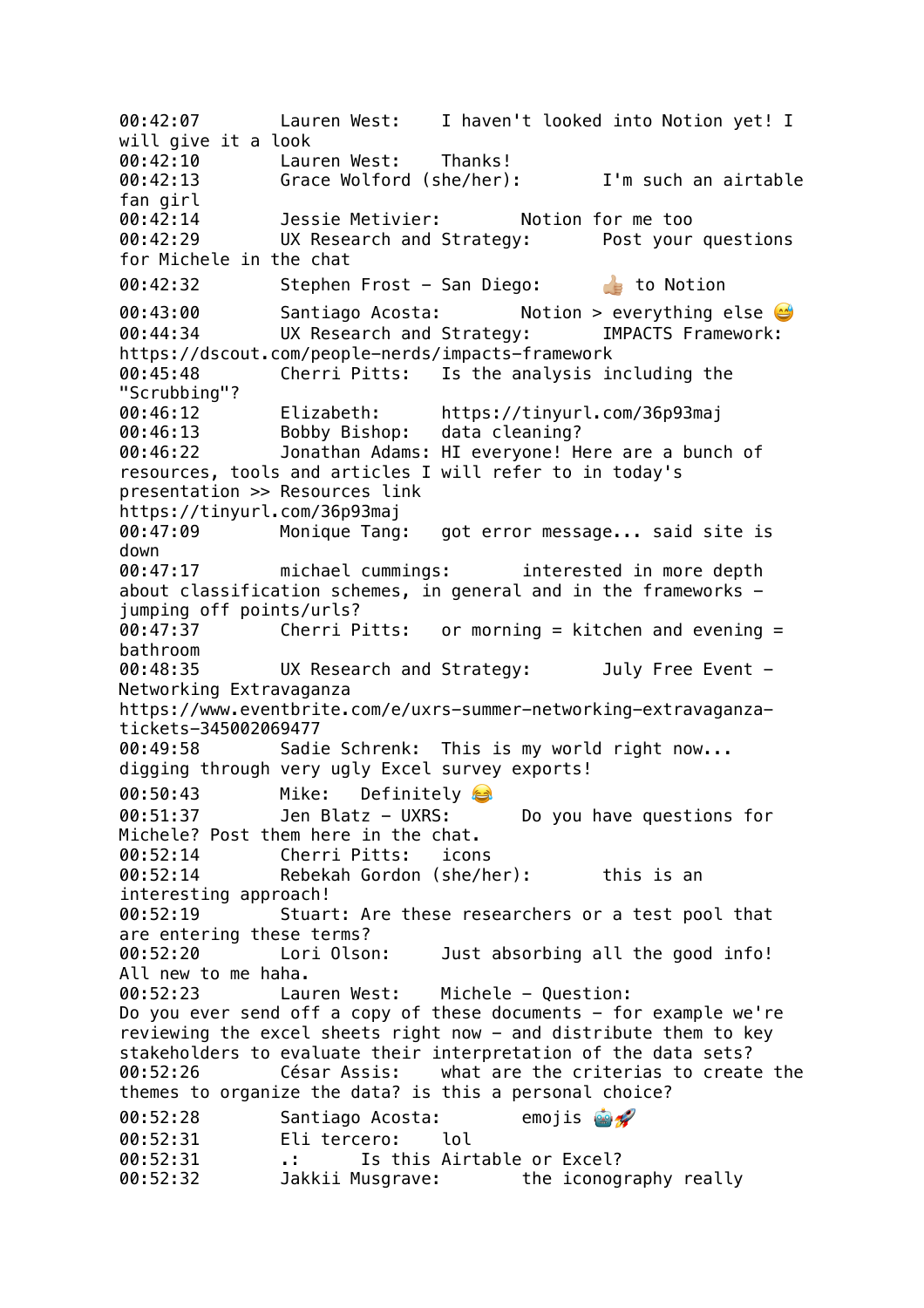drives home the need for shared vocabulary 00:52:33 Lauren West: and maybe these are internal skateholders 00:52:42 Cherri Pitts: I love using the colors 00:52:51 Titilope, Oluwatoyin Toluhi: Ooh wooow, interesting 00:52:55 Sarah Wood: So I assume this always comes with a code book when you show with others? 00:53:06 Maureen Barlow: I've been using Reframer from Optimal Workshop. 00:53:11 Maribel Zapien: Question: Is there a benefit is sharing the raw data with Stakeholders? 00:53:34 Elizabeth: Do you ever use Dovetail or another research repository? Have you used that to code and organize survey or other quant research? 00:53:47 Barbara Rangel de Carvalho Braga de Mendonça: Ziyun tie asked a question: how to collaborate with other stakeholders to do synthesis/analysis asychronously - other stakeholders or other UXRs\* 00:53:54 Mahsa Bakhshaei: Is content analysis different from thematic analysis? 00:54:01 Mark Sherrill: Was goi ng to ask the same question. I've had good luck with Dovetail so far. 00:54:04 UX Research and Strategy: Here is an awesome deep dive from a previous session about tips/tricks for analyzing qualitative data. https://www.youtube.com/watch?v=ThTzAvtrxIU 00:54:09 Barbara Rangel de Carvalho Braga de Mendonça: (sorry, i was coppying the previous questions!! ) 00:54:20 Jonathan Adams: Do any UXers use nVivo? I found it SO helpful when doing content analysis in grad school. 00:54:38 Kieran Hatton: QUESTION: Is it easier to conduct thematic analysis directly after note-taking? Or, do you tackle content analysis later after note-taking AND affinity diagrams, for example? 00:54:46 Mahsa Bakhshaei: Is she using content analysis interchangably with thematic analysis? 00:54:46 Sarah Wood: What do you mean by quite and loud? 00:54:50 Lorraine Chung: Nvivo too expensive  $\omega$ 00:55:06 Stephanie Roch: word clouds could be helpful with verbatims to help identify themes, and then you can read through looking for those themes 00:55:30 Andrea Castano: Any excel hacks to identify count/ frequency? 00:55:38 Alexandra: QUESTION: When identifying themes in thematic analysis, how many notes do there need to be for a grouping to qualify as a theme? Is there a general rule for this? 00:55:44 .: Randy Yay! 00:55:59 Orion Assefaw: are you going to email us the recorded videos ? 00:56:02 Irem Ozekes: yes 00:56:03 Heather van H: someone needs to mute 00:56:04 Maureen Barlow: Yes 00:56:04 Jasmind Thomas: yes 00:56:06 Cherri Pitts: yes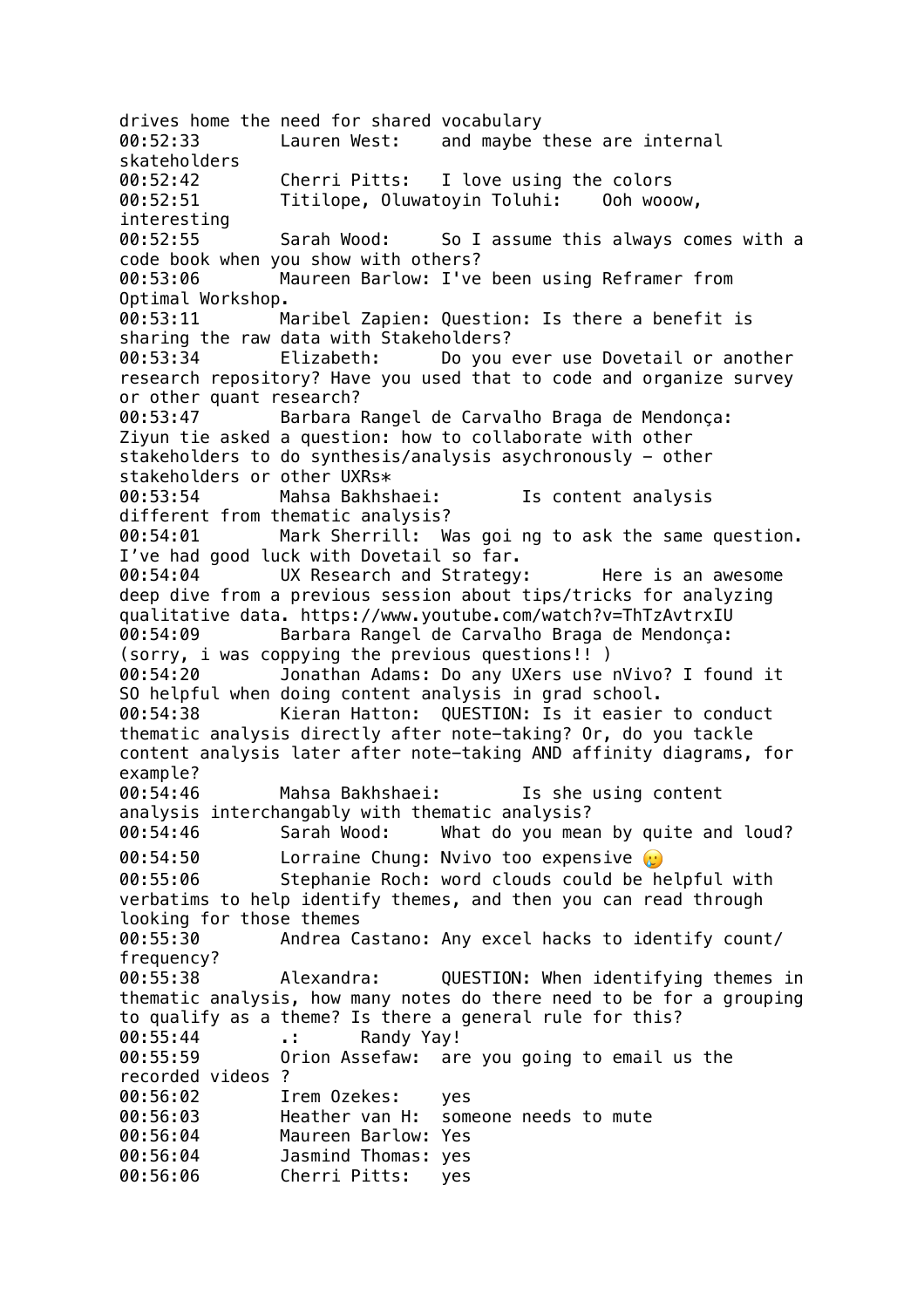00:56:11 Sarah Wood: yes 00:56:15 Lisa McClain: Yeah somebody has their mic on 00:56:16 Andrea Castano: Somone has their mic on 00:56:17 Santiago Acosta: mute to check.. 00:56:17 Stephanie Roch: @Andrea - 'COUNTIF' function if there's a word you're trying to count 00:56:54 Sasha Ragin: Where can we find these short tutorials? 00:57:10 Andrea Castano: Yes! that's right, thank you Stephanie! 00:57:21 Lisa McClain: Miro 00:57:24 UX Research and Strategy: Michele's resource link for this session - https://tinyurl.com/36p93maj 00:57:40 Missy Bergen: Sasha - tutorials are at this link in the resources doc: https://www.curiositytank.com/blog/3-ways-toanalyze-and-synthesize-vive-la-difference 00:57:41 Cherri Pitts: love Affinity mapping - Miro has an amazing cluster diagram tool. 00:58:35 Santiago Acosta: Good to know about this miro feature ^ 00:58:39 Monique Tang: the tinyurl.com site is down, can't access 00:59:02 Sasha Ragin: Thank you @Missy Bergen! 00:59:12 .: Having done so much quantitative x/ y plots, I've never really thought of affinity mapping in 2x2. That's an awesome idea 00:59:42 Santiago Acosta: Thank you super usefull! 01:00:12 Yawen Yu: @Monique Tang: https:// www.curiositytank.com/alternative-analysis-uxrs-event-6722 01:00:31 Sasha: will this talk be available after today's session? 01:00:41 Monique Tang: Thank you! 01:00:49 Gabriela Gutierrez: I think so Sasha 01:00:58 UX Research and Strategy: This session will be recorded and posted on our Youtube channel after the event https://www.youtube.com/channel/UCbhHzt5UfetbARUebUaJgvQ? view\_as=subscriber Make sure to subscribe so you get notifications of when we have a new recording up! 01:01:13 Sasha: thanks! 01:01:22 Santiago Acosta: 01:01:51 Malia Zoghlin: Love these frameworks! 01:02:02 UX Research and Strategy: Follow with us on LinkedIn! (pro page) https://www.linkedin.com/company/ux-research-and-strategy-group/ 01:03:41 Yanitsa Buendia de Llaca: Any suggestions of tools to create mind mapping online? 01:03:46 .: Kanban board feels 01:04:05 Polina Lysenko: Mural is a good tool 01:04:24 UX Research and Strategy: Triangulation: https://dscout.com/people-nerds/triangulate-user-research 01:04:27 Cherri Pitts: MindMeister 01:04:48 John Shpati: LucidChart is lightweight and easy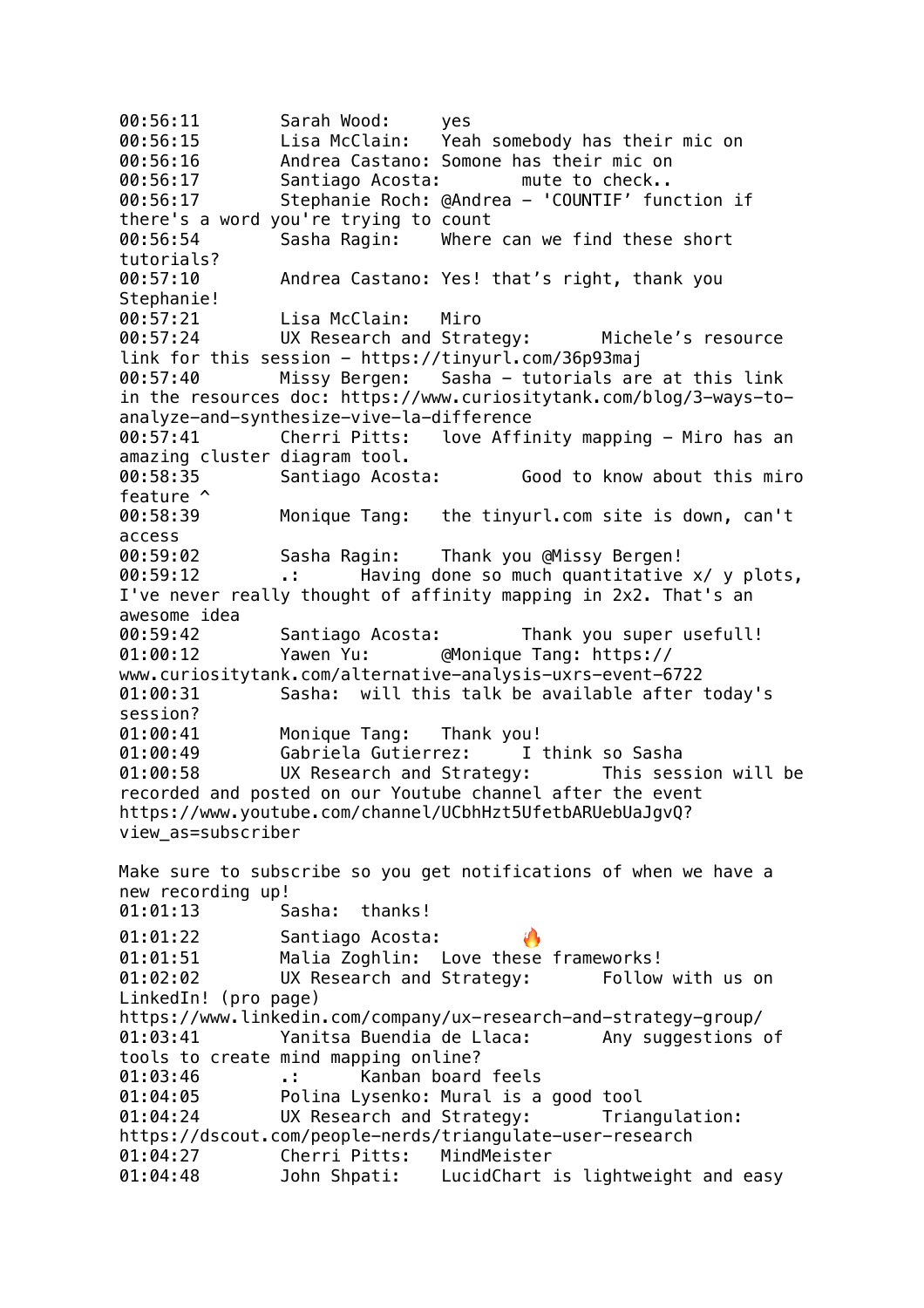to use 01:04:51 Yanitsa Buendia de Llaca: Ty 01:05:10 Yanitsa Buendia de Llaca: <3 01:05:33 Bobby Bishop: Crest Toothpaste... For your hair! 01:05:35 Lauren West: Love LucidChart 01:05:36 Whitney Helwig: If you choose to not include data do you document or call that out for awareness in the analysis? 01:05:44 Jen Blatz - UXRS: We want to hear from you! Tell us what you thought of today's webinar: https://forms.gle/aHaAjvrSASv8ujuW6 01:06:28 Cherri Pitts: we don't know what we don't know 01:06:51 Santiago Acosta: true 01:07:00 .: Amen 01:07:15 Mahsa Bakhshaei: well put 01:08:01 Karen Stephen: As the CX person in my org, it makes my heart sing to hear the love for us! 01:08:28 UX Research and Strategy: Want to make connections with other folks in the UXRS community? Add your information to our linkedin collector form. (note: the link to the responses is embedded in the form directions) https://forms.gle/TfGM6jc1sx1EhvqX7 01:09:18 UX Research and Strategy: Keep posting any questions you have for Michele in the chat 01:11:21 Alessandra Gallo: Any good tools for reliable interview transcripts in lieu of taking notes? 01:11:32 Mahsa Bakhshaei: zoom 01:11:45 Alessandra Gallo: I found Zoom not to be clear enough 01:11:53 Marjolein - Lisboa - UXR: Dovetail, MS Teams, Zoom 01:12:00 Christina Chateauvert: Otter.ai also works 01:12:02 Alessandra Gallo: I also tried Dovetail 01:12:20 Alessandra Gallo: I will try Otter.ai. I heard of it 01:12:21 Missy Bergen: Office365/Word online has been great for transcriptions - but not the desktop version. 01:12:21 Yanitsa Buendia de Llaca: Otter or google docs 01:12:21 Stephanie Roch: Otto creates transcripts. they aren't perfect but pretty good. And it will play the audio when you click on the text so you can hear the real words when it messes up :) 01:12:23 Sam Alexander: Otter! 01:12:25 Barbara Rangel de Carvalho Braga de Mendonça: docs by google. 01:12:30 Maureen Barlow: I've found Microsoft Stream is pretty good. Allows you to search via key words in videos. 01:12:33 Cherri Pitts: ZOOM uses Otter :) 01:12:47 Christina Chateauvert: Oh. I just use Otter directly so didn't realize that! 01:14:07 Kyle Soucy: @alessandra I caution against foregoing note-taking entirely. Relying on only transcripts will mean that important findings are missed. Oftentimes, I find that a major behavior during a research session is never even verbalized. 01:14:47 Cherri Pitts: I keep the recording and transcript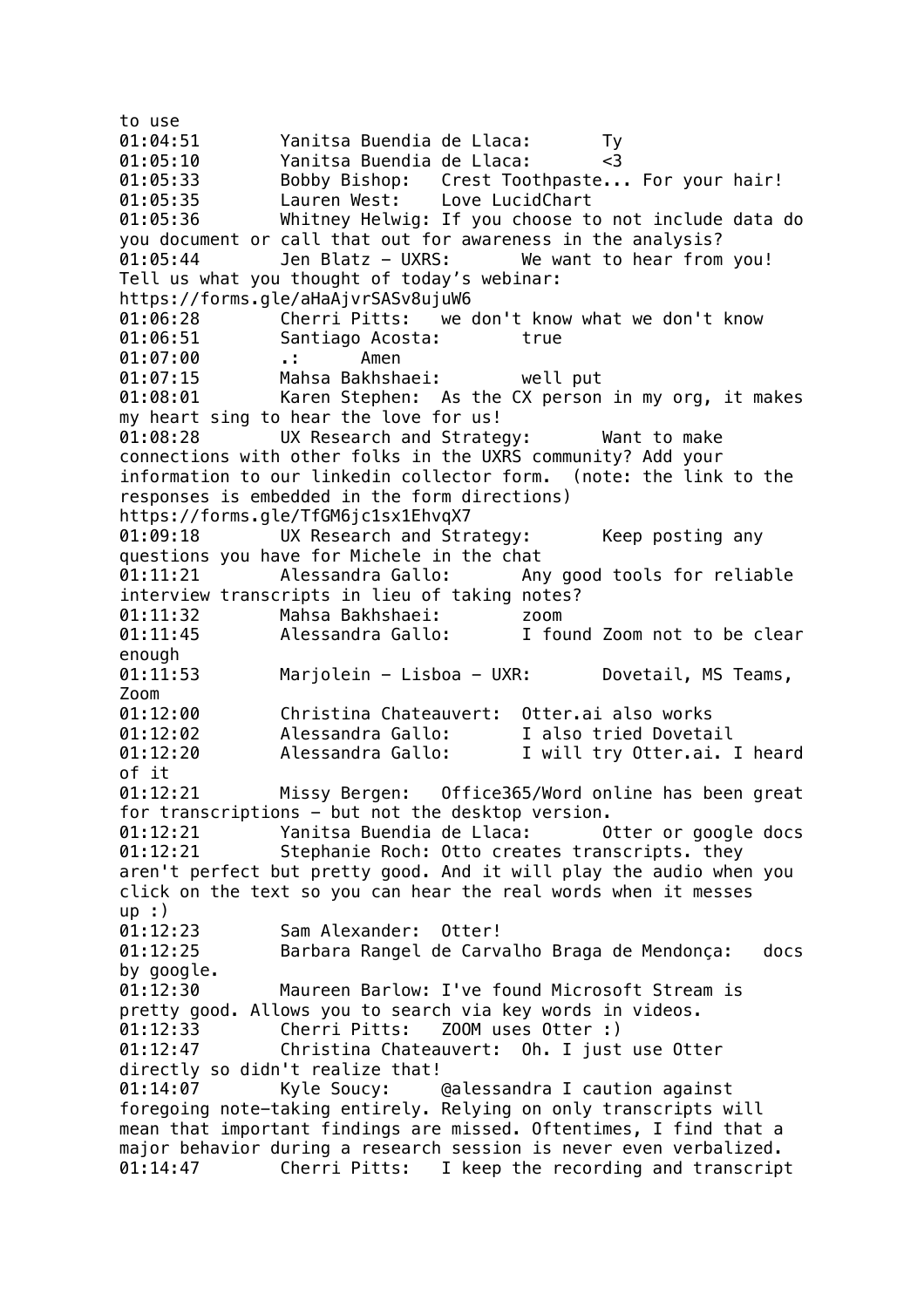and listen several times, I always find something new. 01:15:02 Jen Blatz - UXRS: Same for me Cherri! 01:15:07 Jakkii Musgrave: You also remember more if you take your own notes, so I'd have notes as well as transcripts whenever possible 01:15:27 John Sarmiento: When might it be appropriate to use past (primary research) studies in your analysis/synthesis, while considering the shelf-life of findings and insights? Also, any best practices with planning how data will be curated/repo'd before collecting the data? 01:15:28 Jonathan Adams: Transcripts should always be backups for notes 01:15:56 Cherri Pitts: Transcripts are great for exact words and quotes 01:15:57 Stephen Frost - San Diego: If you are taking notes on the fly during sessions, you are actively parsing what you are observing and starting to pull out important things. It saves work later. If there's a more subtle question, go back and watch the recording. 01:16:17 Lin H. Howe (she/her): great talk, thank you!!! 01:16:20 Alessandra Gallo: @kyle Good point. But sometimes note takers miss a lot of great info and I need to have both. Can't take reliable notes while interviewing 01:16:22 .: 01:16:22 Mahsa Bakhshaei: Excellet talk!! 01:16:26 Vazquez Hernandez, Karen: thank you!! 01:16:26 Jonathan Adams: Thank you Michele! 01:16:27 Anna Lee Anda: Really a lot of content, thank you!! 01:16:28 Barbara Rangel de Carvalho Braga de Mendonça: Michele: How do you see attomic research as a way to gain knowledge?? And what is your point of view on resusing data through different researches? Is it viable in your point of view? En Gri Gri Gri 01:16:29 michael cummings: 01:16:30 Cherri Pitts: amazing, thank you 01:16:30 Alessandra Gallo: Thank you!!! 01:16:30 Mary Pedigo (she/her/hers): SO awesome, Michele!!! 01:16:32 Mahsa Bakhshaei: Good use of my time 01:16:32 Xheni (Jenny) Lamaj: Thank you 01:16:32 Rebecca Davis: Thank you, Michele! 01:16:34 UX Research and Strategy: Post your questions for Michele in the chat 01:16:34 Arian Karimitar: Great talk! 01:16:35 Stephen Frost - San Diego:  $\mathcal{C}$ 01:16:35 Sole Rodriguez: Thanks Michelle 01:16:36 Sarah Wood: Thank you!!! 01:16:37 Malia Zoghlin: That was wonderful!! 01:16:37 Lisa McClain: 01:16:37 Kyle Soucy: 01:16:38 Kristin Terpeza: Thank you Michelle!!!! 01:16:39 darran moore (he/him): **SARA** 01:16:41 Aaron Shepard: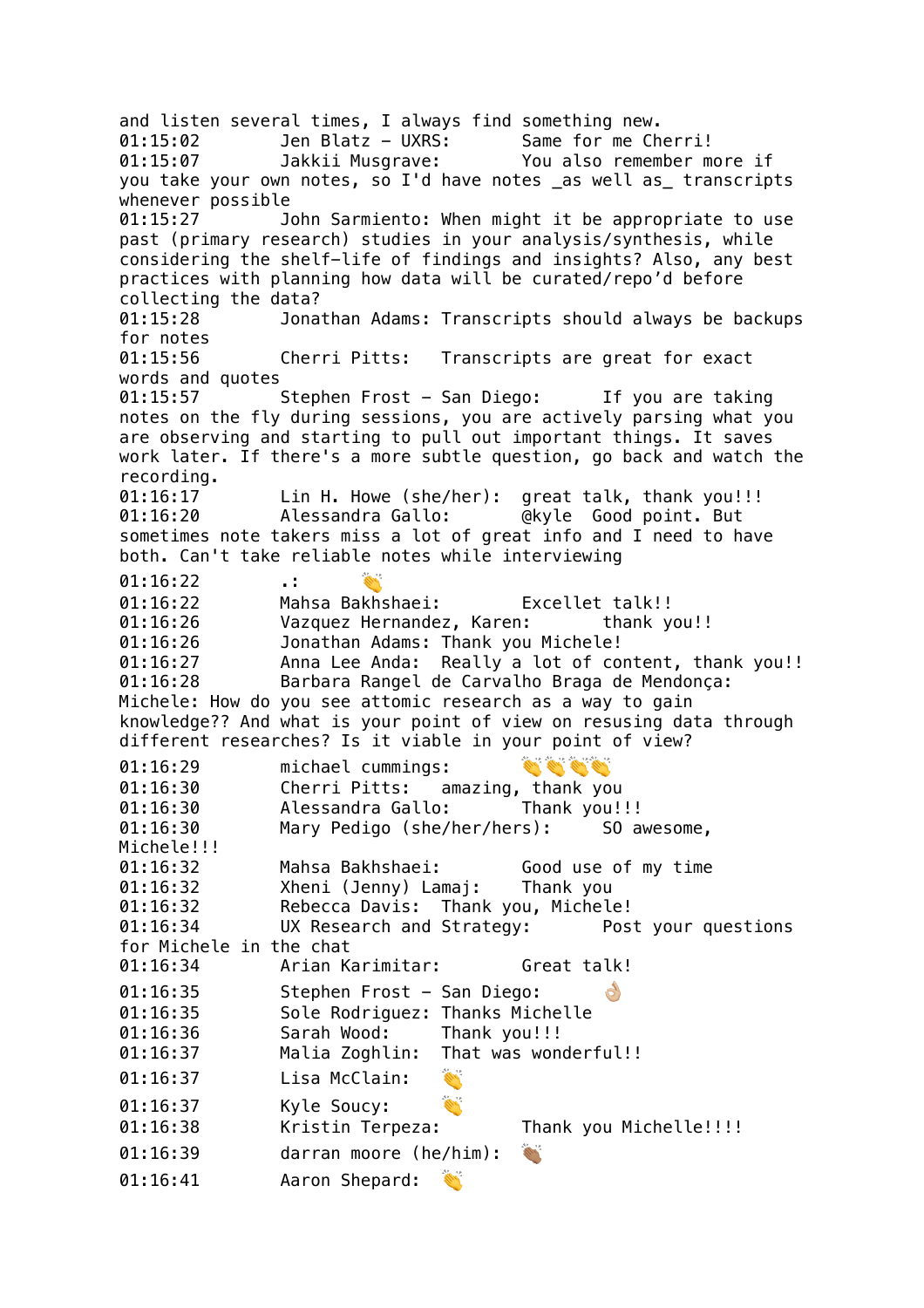01:16:41 Hannah Balagot (she/hers): 01:16:43 Heather van H: 01:16:43 Lisa: Thank you Michele! 01:16:43 Jing Ge-Stadnyk: Thank you 01:16:44 Carlos Acosta: thanks michelle 01:16:44 Gabriela Gutierrez: Thank you! 01:16:44 Jayesh Dhonde: Thanks Michelle!!! 01:16:45 Chloe Wu: 01:16:47 Lana Stewart: Fantastic talk! 01:16:47 Yanitsa Buendia de Llaca: 01:16:50 Sasha Ragin: Thank you! 01:16:50 Sara Loup: Thank you Michele! 01:16:50 Lisa McClain: Thank you so much! Very insightful 01:16:51 Genevieve Kelly: **RAY** 01:16:52 Prathyusha Subraveti: 01:16:52 Parker Sorenson: Thank you Michele! 01:16:53 Clara Lewis: Thank you, that was excellent!! 01:16:53 Rainie Baldwin: 01:16:54 Enz Baur: thank you 01:16:57 Jasmind Thomas: 01:16:58 Santiago Acosta: thank you 01:16:59 Titilope, Oluwatoyin Toluhi: 01:16:59 Jacqui L: I've used Otter.ai and Trint for transcripts. I really liked Trint (except for the cost), since it let you add terms to a terminology glossary 01:16:59 Melanie Levy: That was a fantastic talk! Thank you so much.  $\odot$ 01:17:00 Bestos Fongoh: Thank you 01:17:00 Cara Scime: Great talk I learned a lot. Thanks **RA** 01:17:00 Annabelle Tan: Thank you so much, Michele! 01:17:01 Marjolein - Lisboa - UXR: 01:17:01 Rashmi Vittal: Great talk. Thank you! 01:17:02 Maureen Barlow: I find it incredibly difficult to take notes while moderating research sessions. I'll think of followup or probing questions on the fly, and if I'm too focused on notetaking, I can't do that. I always rely on others to take notes, or I have to watch the recording and take my own notes afterwards. 01:17:03 S M: Great!! Thank you 01:17:03 Francimar Maciel: Thank you! 01:17:09 Mahsa Bakhshaei: QUESTION: difference between content and thematic analysis 01:17:10 Stephanie Roch: withank you! 01:17:13 .: Q for Michele: Thank you for this amazing presentation. I want to delve a bit deeper on categorizing during all these analysis techniques. What type of categorization (behavioral, attitudinal, demographical etc.) suits which methods? Please name a few important matches that comes across your mind. 01:17:14 Jakkii Musgrave: Thanks so much Michele, that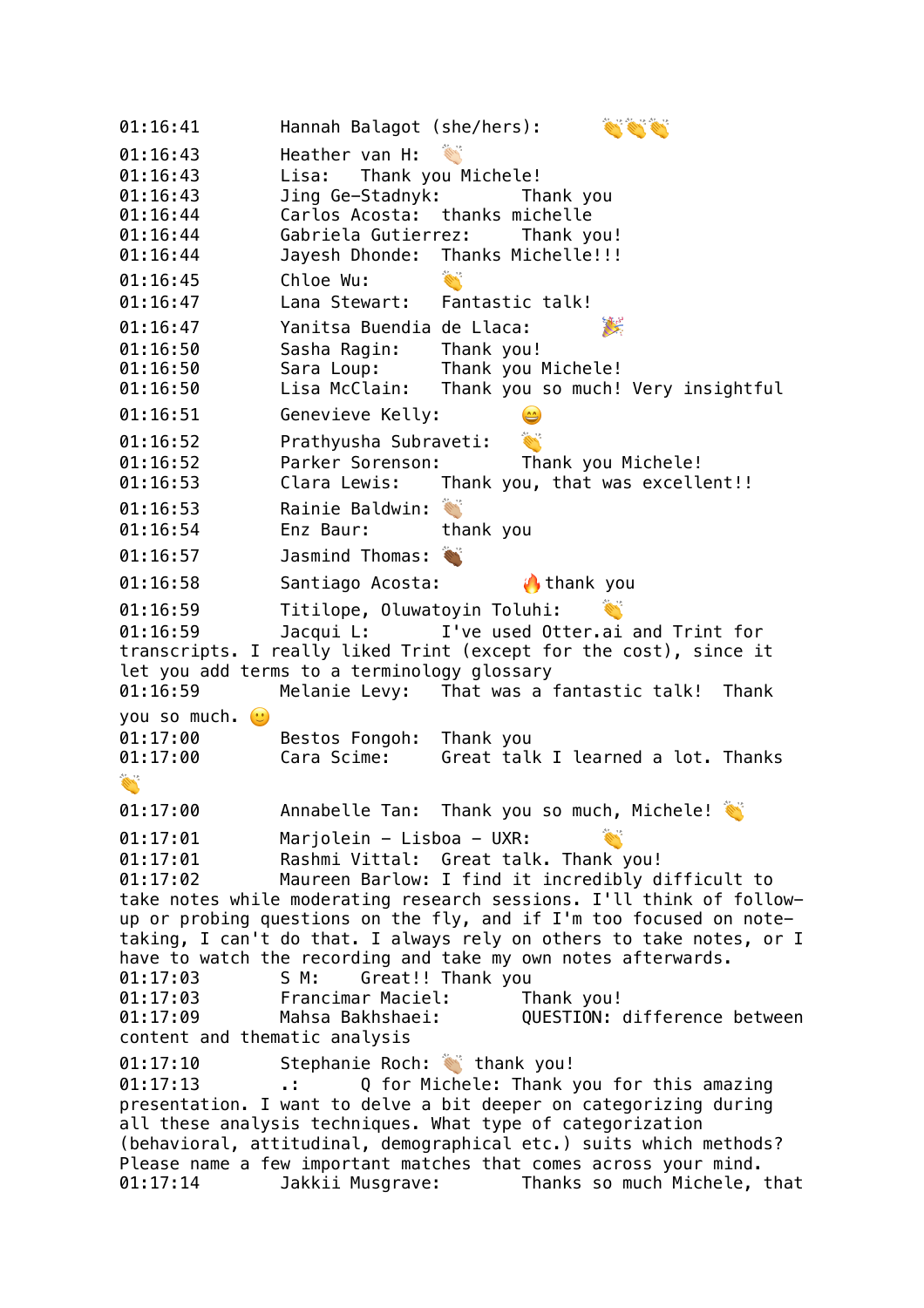was great 01:17:17 Titilope, Oluwatoyin Toluhi: Great talk, thanks Michele 01:17:25 Barbara Rangel de Carvalho Braga de Mendonça: Q for Michele: How do you see attomic research as a way to gain knowledge?? And what is your point of view on resusing data through different researches? Is it viable in your point of view? 01:17:50 Whitney Allen: Will the recording be sent out? Having some connectivity issues in my area so couldn't get on  $\odot$ 01:17:52 Anja Kennedy: Fantastic talk and thanks for all the amazing resources and links! 01:18:07 UX Research and Strategy: This session will be recorded and posted on our Youtube channel after the event https://www.youtube.com/channel/UCbhHzt5UfetbARUebUaJgvQ? view\_as=subscriber Make sure to subscribe so you get notifications of when we have a new recording up! 01:18:30 Eleni Haloftis: Thank you for this great workshop!!! 01:18:38 Eleni Haloftis: I have to go but if anyone wants to connect: 01:18:39 Eleni Haloftis: v 01:18:42 Eleni Haloftis: https://www.linkedin.com/in/elenihaloftis/ 01:18:55 Vazquez Hernandez, Karen: I am happy to connect too  $\heartsuit$  https://www.linkedin.com/in/karen-vazquez-hernandez/ 01:19:06 Arian Karimitar: Slides on the shared Google doc is incomplete. May I know where I can have access to all? 01:19:40 Ziyun Tie: Thank you so much Michele! 01:19:43 Jacqui L: Question: In my org, many researchers conduct, analyze, and synthesize research solo, with varying levels of collaboration from the product team. Any suggestions on how to extract deep insights (efficiently) with limited collaboration opportunities? 01:19:46 Marjolein - Lisboa - UXR: Yes, I would love to have the complete deck as well :) 01:19:49 Jayesh Dhonde: Would love to connect as well! https://www.linkedin.com/in/jayeshdhonde/ 01:19:51 Susan Austin: Q for Michele: Curious about timing. Can you talk about timeframes for accomplishing these different synthesis/ analysis methods in different size studies? 01:19:52 Lisa McClain: https://www.linkedin.com/in/lisa-amcclain 01:20:16 Lori Olson: I am a school counselor transitioning to UXR. Would love to connect! www.linkedin.com/in/ lolson15<br>01:20:32 Henry: Feel free to connect me! https:// www.linkedin.com/in/hehuaihsu/ 01:20:33 Thi Hannah Chau: Thank you Michele and the group! I have to get going but really enjoyed the presentation! 01:20:49 Clarkmesh: Would definitely love to connect, new to UX research but thinking this is is my new purpose! Please connect w me https://www.linkedin.com/in/clark-meshack-292285140 01:20:53 Titilope, Oluwatoyin Toluhi: I'd love to connect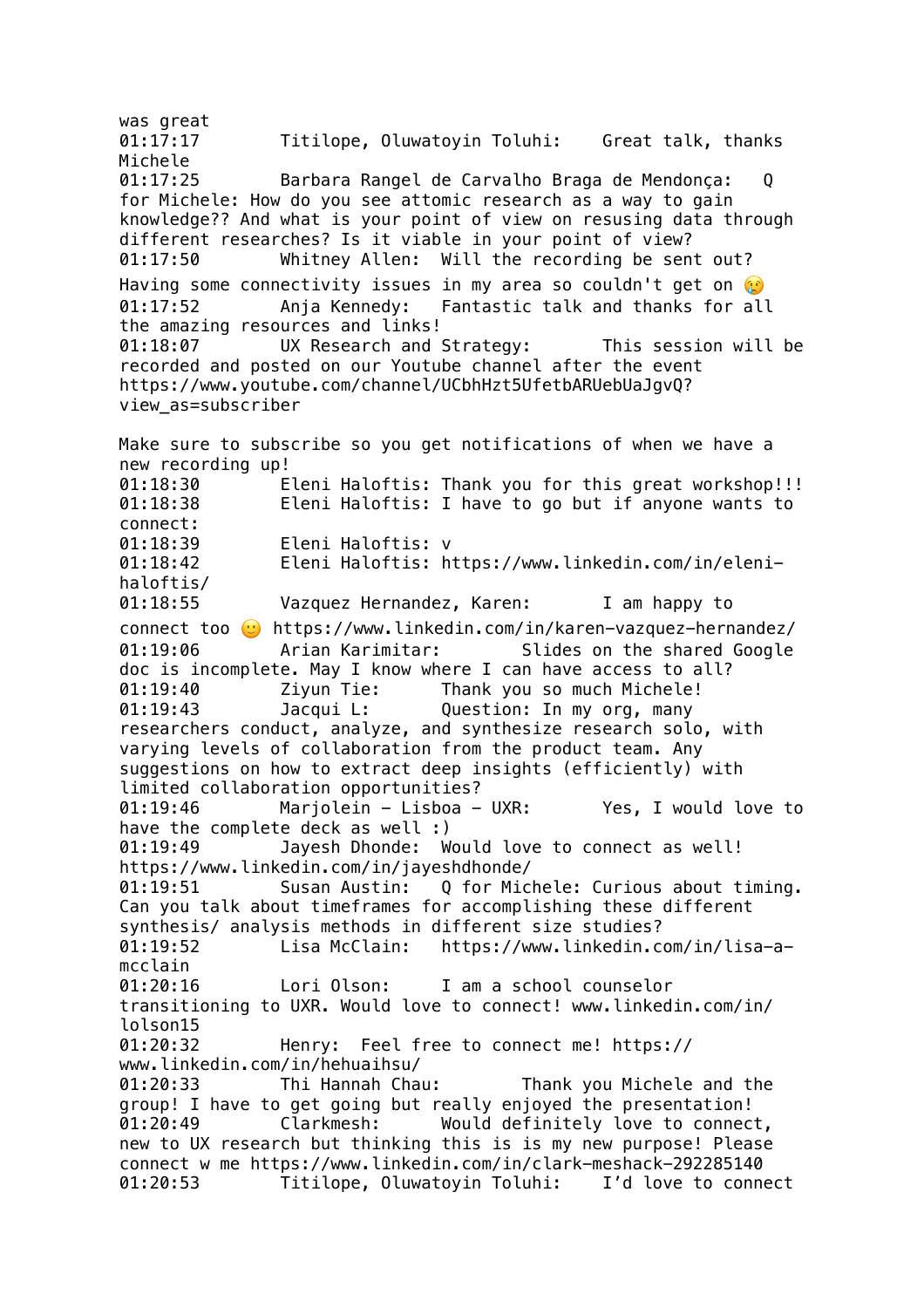https://www.linkedin.com/in/titilope-toluhi-99567915b 01:21:12 UX Research and Strategy: We are trying to reach 50,000 followers for our group. Help us out! Follow us on our LinkedIn presence as our non-profit group https://www.linkedin.com/company/ux-research-and-strategy-group/ We're also on Instagram www.instagram.com/ux.research.and.strategy Like us on Facebook! https://www.facebook.com/UX-Research-and-Strategy-107790134316377 Are you following us on Twitter? https://twitter.com/ux\_and 01:21:13 Mike: Hey, would also love to connect! https://www.linkedin.com/in/luis-miguel-basurto-9079a9182/ 01:21:32 Barbara Rangel de Carvalho Braga de Mendonça: guy, lets connect on UXRS' slack! 01:21:43 Sarah Wood: Happy to connect also!! https:// www.linkedin.com/in/sarahgeisswood/ 01:21:47 Danielle Siano: https://www.linkedin.com/in/ daniellesiano/ 01:22:13 UX Research and Strategy: Want to keep the conversation going after the event? Sign up for our Slack channel. Fill in this form. https://forms.gle/4pFyZJyreEdvPWoZ6 01:22:20 Sharon Zambonino: I would also love to connect! www.linkedin.com/in/sharonzambonino 01:22:24 Polina Lysenko: https://www.linkedin.com/in/ polinalysenko 01:22:31 Cherri Pitts: scrub, analysis, synthesis 01:22:41 UX Research and Strategy: Tell us what you thought of today's webinar: https://forms.gle/aHaAjvrSASv8ujuW6 01:22:53 Stephen Frost - San Diego: To save this transcript: three dot menu bottom right > Save Chat 01:23:00 Trimtab: how do you decide which kinds of data to not collect in consideration of privacy.. For example, can you set the survey to not collect long. lat, etc? 01:23:04 Santiago Acosta: 01:23:08 Clara Lewis: Would love to connect! https:// www.linkedin.com/in/clara-r-lewis/ 01:23:09 .: Thanks @Stephen 01:23:10 Lisa McClain: Keep what's pertinent 01:23:17 Sumit Sheth: Happy to connect with brilliant people 01:23:38 Sumit Sheth: https://www.linkedin.com/in/ sumitsheth/ 01:23:43 Lisa McClain: Context 01:24:12 UX Research and Strategy: Want to make connections with other folks in the UXRS community? Add your information to our linkedin collector form. (note: the link to the responses is embedded in the form directions) https://forms.gle/TfGM6jc1sx1EhvqX7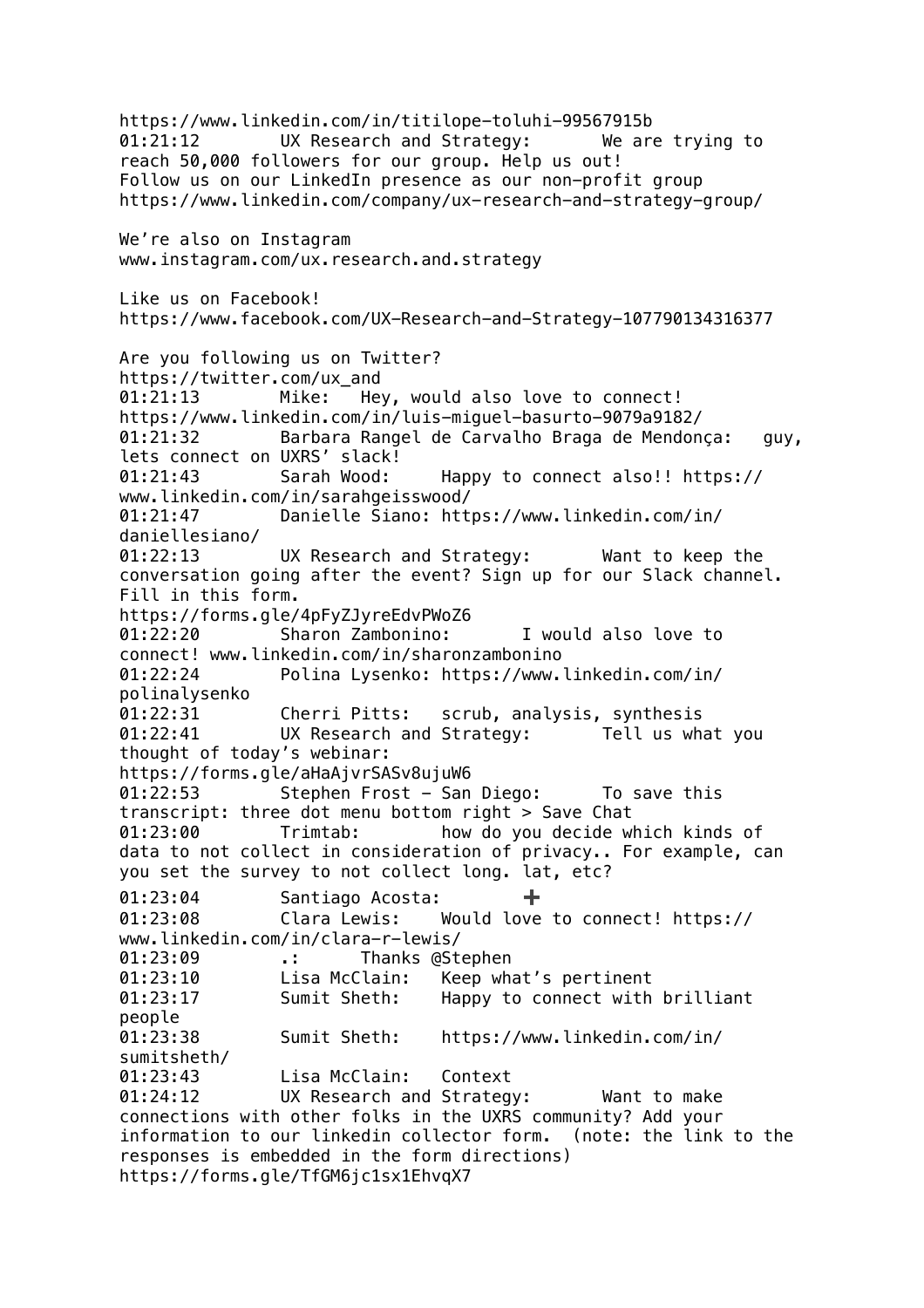## https://www.linkedin.com/in/bharat-kunwar-230945bb

Thank you all! 01:24:43 Lydia Shan: I would love to connect with you folks :) https://www.LinkedIn.com/in/lydiashan 01:25:05 Anja Kennedy: linkedin.com/in/anjakennedy 01:25:11 Cherri Pitts: https://www.linkedin.com/in/ cherripitts 01:25:58 Christina Rosché: https://www.linkedin.com/in/ christina-rosche 01:25:58 Orion Assefaw: https://www.linkedin.com/in/orionassefaw-b2abb9104 01:26:14 Marcin Przepiorka: https://www.linkedin.com/in/ marcinprzepiorka/ 01:26:15 Cherri Pitts: Content is a data source and the meta of the design.<br>01:26:16 Hil Hilary Cooperman: https://www.linkedin.com/in/ hilary-cooperman-phd-44840b10/ 01:26:50 Atria Azarmi: Question - Can you please describe how to plan synthesis sessions with stakeholders that are effective? And how to avoid stakeholders feeling lost and feeling like it would be a waste of time for them. 01:27:16 Melody Ethley: +1 ^ 01:27:20 Ilun Hsu: I help UX teams leverage product analytics to measure impact of what you design - would love to connect on LinkedIn - https://www.linkedin.com/in/ilun/ 01:27:20 Mahsa Bakhshaei: QUESTION: how if a stakeholder comes to you and say that why should we listen to the results of your interviews with a limited number of users? 01:28:24 Polina Lysenko: What if they ask for that raw data? 01:28:36 Yilin Zou: May I ask will there be recordings? Thanks! 01:28:40 Mahsa Bakhshaei: haha...agreed!! 01:28:43 Cherri Pitts: its a checks and balances type thing 01:28:54 Mahsa Bakhshaei: for the sake of transparency 01:29:02 Cherri Pitts: ^yes 01:29:06 Sam Alexander: they just like having it 01:29:14 S M: https://www.linkedin.com/in/stephaniem-84773b83/ 01:29:22 UX Research and Strategy: This session will be recorded and posted on our Youtube channel after the event https://www.youtube.com/channel/UCbhHzt5UfetbARUebUaJgvQ? view\_as=subscriber Make sure to subscribe so you get notifications of when we have a new recording up! 01:29:24 Jannelle Navales: Hi y'all, I'm fairly new to UX and am looking to connect with more people in the field: https:// www.linkedin.com/in/jannelle-navales-6b2030209 01:29:34 Marcella S.: "Like drinking from a hydrant" as David Travis says 01:29:36 Mahsa Bakhshaei: QUESTION: When can we skip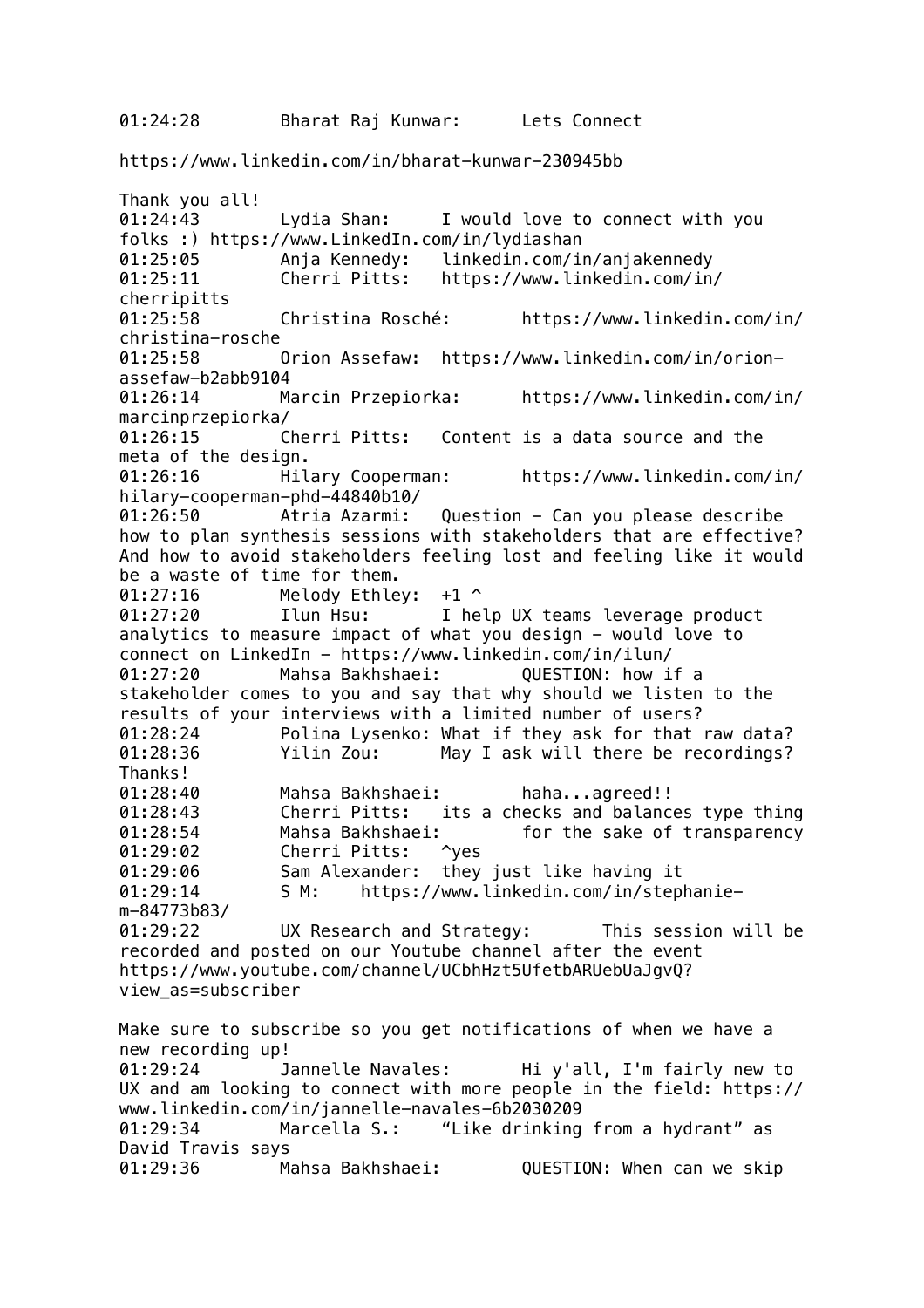NDA? 01:31:02 Cherri Pitts: What do you need to know and what will you do with it, we are very careful about why even ask. 01:31:27 Glory Creed: Is there an upper limit on # of themes (while still remaining useful)? 01:31:52 Santiago Acosta: happy to connect  $\mathbb{C}$ https://www.linkedin.com/in/acostasantiago/ 01:32:44 Samantha Bailey Fast: I also like the idea of using saturation to determine the number of people we need to talk to in generative research. It makes it harder to have a set number up front but then you can flex to more where needed (or less) 01:33:02 Yawen Yu: Can you speak about factors that would determine the size of your sample? 01:33:19 Enz Baur: in relation to not 'overloading' the team with all the raw data, do you sort/shorten content data yourself before sharing with the team for analysis creating themes? 01:33:19 UX Research and Strategy: https:// www.tandfonline.com/doi/full/10.1080/13645579.2015.1005453 01:33:24 Mahsa Bakhshaei: +1 01:33:38 Lisa McClain: How do you find the right questions.. 01:33:42 .: Thanks for the link ^^ 01:33:56 Stephen Frost - San Diego: Grounded theory (Brene Brown) is saturation research: patterns emerge out of the mist and solidify. 01:34:27 Orly Sibony: QUESTION: Any recs for the frameworks that work best for stakeholders at orgs that move blazing fast (i.e., want research projects completed in a couple days)? Priority vs impact, for example? 01:34:28 Kristin Terpeza: Maybe I need to check the UXR dictionary/wiki for this but can we define valuative and generative? 01:34:30 Lisa McClain: Thanks Stephen 01:35:02 Cherri Pitts: https://link.springer.com/article/ 10.3758/BF03195514 01:35:24 Bobby Bishop: @Kristin evaluative\* 01:35:31 Stephen Frost - San Diego: @Kristin Terpeza evaluative: exploring known topics instead of fishing for them (early research)<br>01:35:36 Daniel Pham: 01:35:36 Daniel Pham: Hi guys! I'm a graphic designer currently transitioning into UX Design. Would love to connect with you guys! http://linkedin.com/in/daniel-pham-010922191 01:36:00 .: Thanks @Cherri 01:36:28 Kristin Terpeza: @Stephen whoops, thank you  $-$  getting the terms right to begin with is v helpful! 01:36:40 UX Research and Strategy: Eventbrite for all upcoming events. Subscribe and don't miss a single event. https://ux-research-and-strategy.eventbrite.com/ 01:36:41 Mahsa Bakhshaei: My husband found our house in W.C. 01:36:47 Melanie Levy: Hahah! I thought I was the only one who likes to redesign utilitarian areas to be more efficient! 01:37:27 John Sarmiento: Have to bounce - Thank you Michele for your talk and wisdom! Thank you UXRS for hosting the event!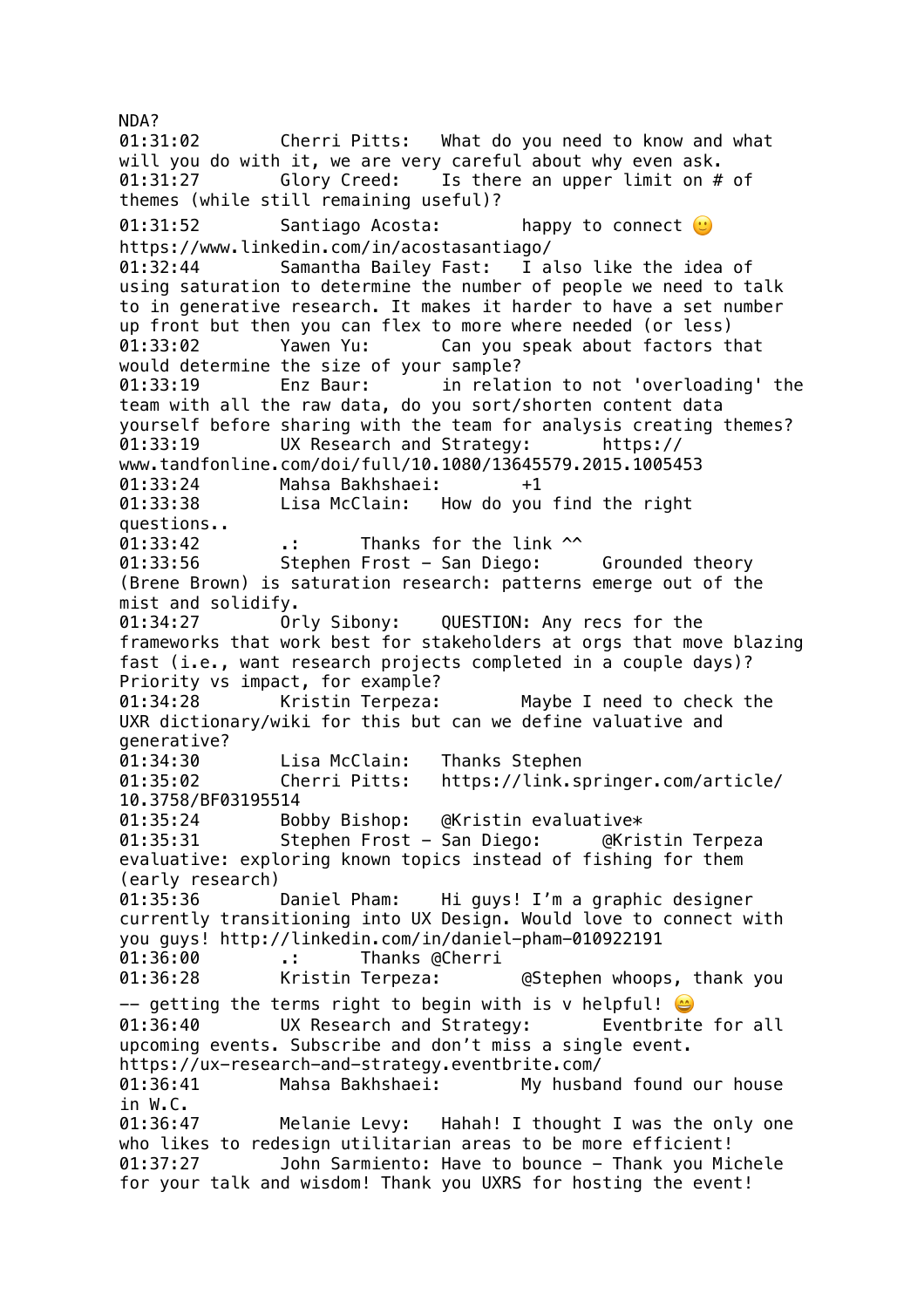01:37:28 Bobby Bishop: bathroom design is surprisingly very complicated. 01:37:48 Cherri Pitts: I have heard up to 8 hours of analysis per 1 hour of sessions. 01:37:58 Sadie Schrenk: I have to run but this was fantastic! Thank you Michele for sharing your wisdom and UXRS for organizing :) 01:38:04 Kristin Terpeza: Thank you @Stephen Bishop ! 01:38:06 Michele Ronsen: Please connect with me!https:// www.linkedin.com/in/michele-ronsen-0a55233/ 01:38:07 Anja Kennedy: someone mentioned that analysis and synthesis takes about twice as long as the interview time 01:39:10 Glory Creed: I always take my own notes but I also tag team sessions and have others take notes when I want to focus on moderating 01:39:17 Danielle Siano: I would LOVE to assist other researchers on any project. Please reach out! https:// www.linkedin.com/in/daniellesiano/ 01:39:18 Christina Chateauvert: This has been amazing. Thank you for sharing your expertise! 01:39:37 Bobby Bishop: bring cookies?! 01:40:13 Fatih Demir: https://www.linkedin.com/in/fatihdemir-phd-126495112/ 01:40:17 Stephen Frost - San Diego: Yes, good point: Have an assistant to help with notes, and/or be solid and fluid with your interviewing so that you don't feel taxed. 01:40:25 Mahsa Bakhshaei: I like that you always get back to "beautiful mind" 01:40:26 Trimtab: https://www.linkedin.com/in/ abigailripstra/ 01:40:31 .: Dark Arts 01:40:33 Cherri Pitts: schedule regular checkins 01:40:39 Bobby Bishop: cognitive load is not just for the participants 01:40:51 Parker Sorenson: Would love to connect: https://www.linkedin.com/in/parker-sorenson-bb0022a7 01:40:58 Robyn Lyn (she/her/hers): Hoping to transition from academia to UXR. Would love to connect! https:// www.linkedin.com/in/robyn-lyn/ 01:41:07 Stephen Frost - San Diego: But the context of the session is so rich with cues that it helps to note them right there if they are "loud." 01:41:49 .: I love this. Amazing question and equally amazing answer 01:41:54 Yilin Zou: Happy to connect with everyone: https://www.linkedin.com/in/yilin-z-62311ba8/ 01:41:58 UX Research and Strategy: Analyzing Data: https://www.youtube.com/watch?v=uk7PpEGoCJM 01:42:01 Yawen Yu: Hoping to transition into UXR and would love to connect! https://www.linkedin.com/in/yawenyu/ 01:42:02 Danielle Siano: impressive! 01:42:09 Kristin Terpeza: Great Q &A about engaging stakeholders…meaningful flattery/tagging asking Qs is no joke :) There is so much I DON'T know in a large, complex org and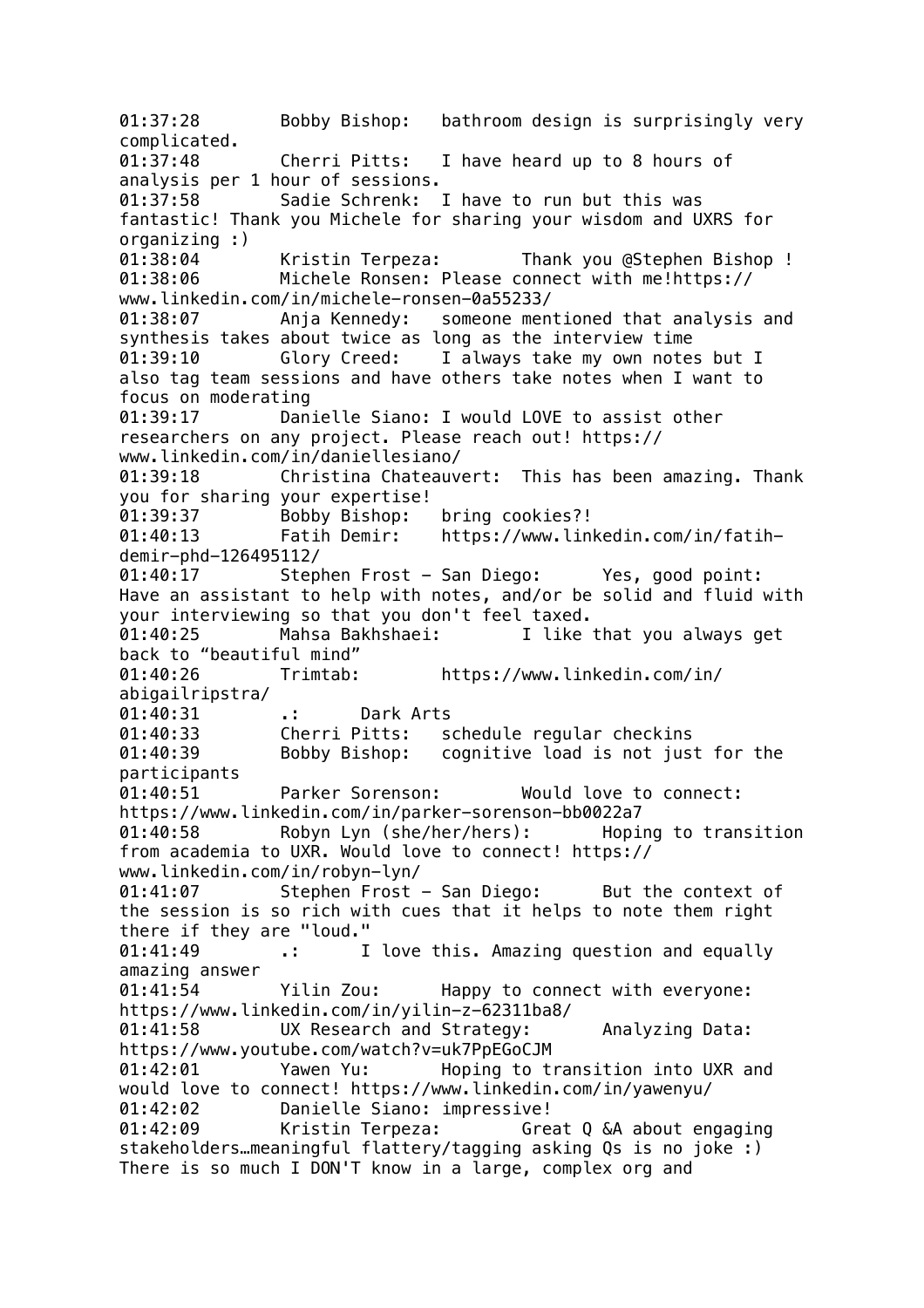ecosystem :) (Also I'm not a researcher, just a humble content designer who will be doing lots of audits!) 01:42:15 UX Research and Strategy: Here is an awesome deep dive from a previous session about tips/tricks for analyzing qualitative data. https://www.youtube.com/watch?v=ThTzAvtrxIU 01:42:36 Bobby Bishop: vacuums would be very noisy to do research inside of 01:42:40 Santiago Acosta: Thank you so much! 01:42:40 Tina Oko: Thank you Michelle! Awesome talk 01:42:40 Kristin Terpeza: (And looking for patterns and ways to ask better Qs of PMs and Research) 02:15:30 Kristin Terpeza: Thank you so much UXRS! 02:16:13 Bobby Bishop: accessibility is pretty big 02:16:15 Kristin Terpeza: @Mike (Not sure of your last name but in Mexico City): https://www.linkedin.com/in/ kristinterpeza/ 02:16:26 Bobby Bishop: usability testing<br>02:16:32 Kristin Terpeza: and anyone 02:16:32 Kristin Terpeza: and anyone else I spoke with/who wants to connect! 02:16:42 Kristin Terpeza: Need to drop thank you again UXRS and Michelle! 02:16:48 UX Research and Strategy: here is a link https://www.youtube.com/watch?v=7gy4R0GRbCU&feature=youtu.be 02:17:56 Izobelle: One of my fellow cohorts actually transitioned from academia (she was teaching in Spain pre-covid) I would be happy to connect you both on linked in (: 02:19:01 Mike: @Kristin Terpeza I have just sent you the invitation to connect on LinkedIn @ 02:20:55 Sasha Ragin: Thank you for hosting this event and for the networking opportunities! That was great advice, Aaron. I have to head out. Good night everyone. 02:23:28 Bobby Bishop: I would have them define everything 02:23:36 Bobby Bishop: why sales? 02:24:05 Clara Lewis: Have to head out -- thank you again for this wonderful event!  $\mathbf{C}$ 02:25:37 Danielle Siano: @vazquez i can't find you on linked in. would you mind connecting with me or putting a link in here for me please? so excited!! 02:26:08 Danielle Siano: here's me https://www.linkedin.com/ in/daniellesiano/ 02:27:18 Lyza Fontana: Thanks @danielle 02:31:39 UX Research and Strategy: Want to keep the conversation going after the event? Sign up for our Slack channel. Fill in this form. https://forms.gle/4pFyZJyreEdvPWoZ6 02:31:42 Sarah Wood: https://www.linkedin.com/in/ sarahgeisswood/ 02:32:04 Bobby Bishop: adplist is mainly for designers, but do have some researchers 02:32:14 Danielle Siano: if anyone is looking for an assistant, I would love to help with your project! 02:32:20 Izobelle: ^ didn't know that about ADP list 02:32:48 Bobby Bishop: empathy seems to be strong in UX 02:33:13 Danielle Siano: thanks to those who offered advice!